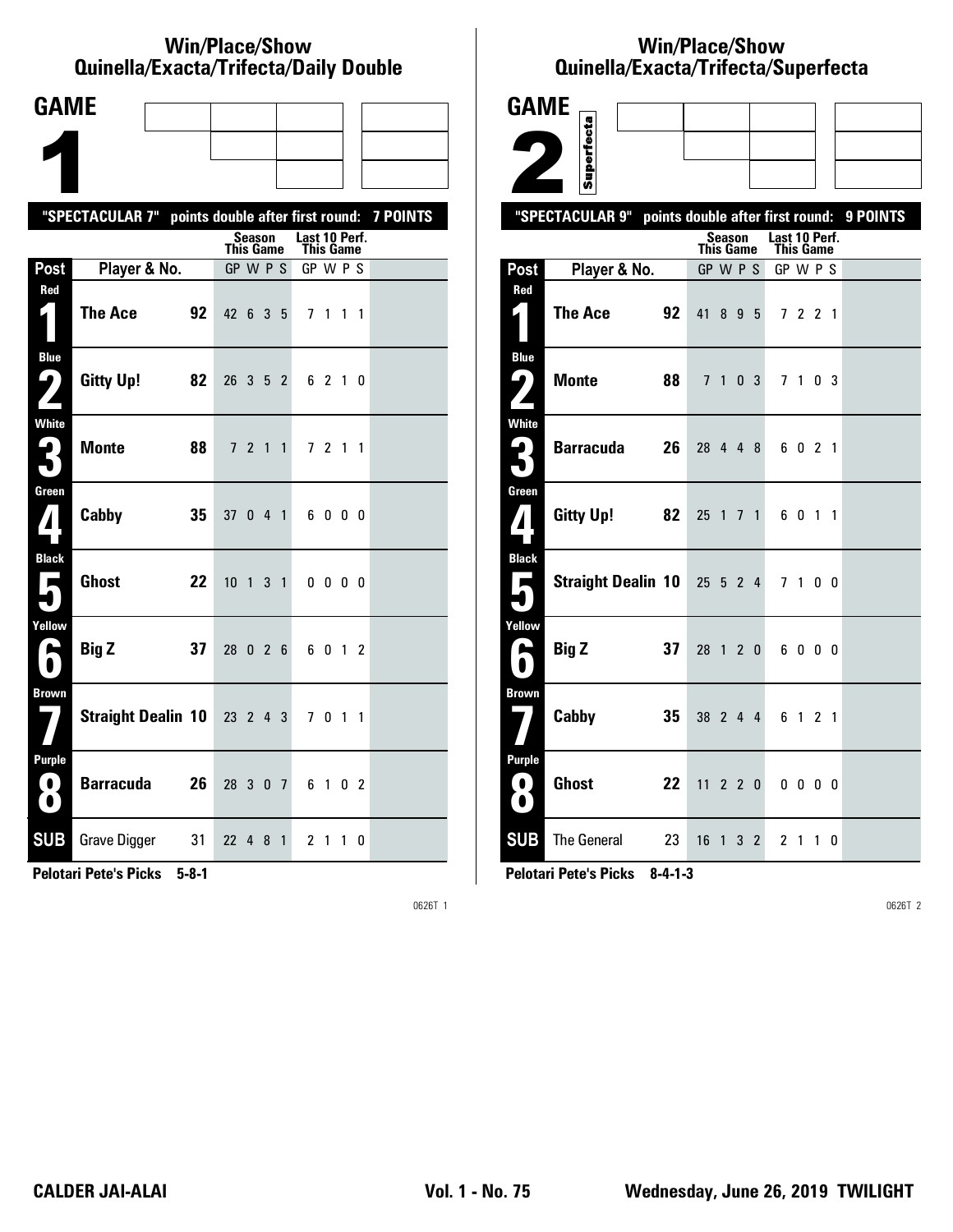#### **Win/Place/Show Qui nel la/Exacta/Tri fecta/Pick 5**

| <b>GAME</b> |                                                                                                 |                                                                   |                                 |                            |                   |                                                                                                                                                            |   |    |                                                                                                                                                                                                          |
|-------------|-------------------------------------------------------------------------------------------------|-------------------------------------------------------------------|---------------------------------|----------------------------|-------------------|------------------------------------------------------------------------------------------------------------------------------------------------------------|---|----|----------------------------------------------------------------------------------------------------------------------------------------------------------------------------------------------------------|
|             |                                                                                                 |                                                                   |                                 |                            |                   |                                                                                                                                                            |   |    |                                                                                                                                                                                                          |
|             |                                                                                                 |                                                                   |                                 |                            |                   |                                                                                                                                                            |   |    |                                                                                                                                                                                                          |
|             |                                                                                                 |                                                                   |                                 |                            |                   |                                                                                                                                                            |   |    |                                                                                                                                                                                                          |
|             |                                                                                                 |                                                                   |                                 |                            |                   |                                                                                                                                                            |   |    |                                                                                                                                                                                                          |
|             |                                                                                                 |                                                                   |                                 |                            |                   |                                                                                                                                                            |   |    |                                                                                                                                                                                                          |
|             |                                                                                                 |                                                                   |                                 |                            |                   |                                                                                                                                                            |   |    |                                                                                                                                                                                                          |
| Cabby       | 35                                                                                              |                                                                   |                                 |                            |                   |                                                                                                                                                            |   |    |                                                                                                                                                                                                          |
|             |                                                                                                 |                                                                   |                                 |                            |                   |                                                                                                                                                            |   |    |                                                                                                                                                                                                          |
|             |                                                                                                 |                                                                   |                                 |                            |                   |                                                                                                                                                            |   |    |                                                                                                                                                                                                          |
|             |                                                                                                 |                                                                   |                                 |                            |                   |                                                                                                                                                            |   |    |                                                                                                                                                                                                          |
|             |                                                                                                 |                                                                   |                                 |                            |                   |                                                                                                                                                            |   |    |                                                                                                                                                                                                          |
|             |                                                                                                 |                                                                   |                                 |                            |                   |                                                                                                                                                            |   |    |                                                                                                                                                                                                          |
|             |                                                                                                 |                                                                   |                                 |                            |                   |                                                                                                                                                            |   |    |                                                                                                                                                                                                          |
|             |                                                                                                 |                                                                   |                                 |                            |                   |                                                                                                                                                            |   |    |                                                                                                                                                                                                          |
|             |                                                                                                 |                                                                   |                                 |                            |                   |                                                                                                                                                            |   |    |                                                                                                                                                                                                          |
|             |                                                                                                 |                                                                   |                                 |                            |                   |                                                                                                                                                            |   |    |                                                                                                                                                                                                          |
|             |                                                                                                 |                                                                   |                                 |                            |                   |                                                                                                                                                            |   |    |                                                                                                                                                                                                          |
|             |                                                                                                 |                                                                   |                                 |                            |                   |                                                                                                                                                            |   |    |                                                                                                                                                                                                          |
|             |                                                                                                 |                                                                   |                                 |                            |                   |                                                                                                                                                            |   |    |                                                                                                                                                                                                          |
|             |                                                                                                 |                                                                   |                                 |                            |                   |                                                                                                                                                            |   |    |                                                                                                                                                                                                          |
|             |                                                                                                 |                                                                   |                                 |                            |                   |                                                                                                                                                            |   |    |                                                                                                                                                                                                          |
|             |                                                                                                 |                                                                   |                                 | 3                          | $\mathbf{1}$      |                                                                                                                                                            |   |    |                                                                                                                                                                                                          |
|             | <b>Monte</b><br><b>The Ace</b><br><b>Ghost</b><br>Gitty Up!<br><b>Barracuda</b><br><b>Big Z</b> | Player & No.<br>88<br>92<br>22<br>82<br>26<br>37<br>Wonder Boy 12 | <b>Straight Dealin 10</b><br>31 | 7<br>27 <sub>0</sub><br>16 | $30 \quad 1$<br>5 | <b>Season</b><br><b>This Game</b><br>GP W P S<br>42 3 6 4<br>7 2 0 2<br>43 6 7 4<br>26 4 3 2<br>$11 \t2 \t2 \t0$<br>$3\quad 4$<br>6<br>$\mathbf{1}$<br>5 5 | 6 | 71 | "SPECTACULAR 7" points double after first round: 7 POINTS<br>Last 10 Perf.<br>This Game<br>GP W P S<br>6 1 0 0<br>7 2 0 2<br>$1\quad1$<br>7 0 2 1<br>$0\,0\,0\,0$<br>020<br>6001<br>6000<br>$0\,0\,0\,0$ |

**Pelotari Pete's Picks 1-3-5**

0626T 3

### **Win/Place/Show Qui nel la/Exacta/Tri fecta**



|                                          | "SPECTACULAR 7" points double after first round: 7 POINTS |    |                  |        |             |                                   |              |  |  |
|------------------------------------------|-----------------------------------------------------------|----|------------------|--------|-------------|-----------------------------------|--------------|--|--|
|                                          |                                                           |    | <b>This Game</b> | Season |             | Last 10 Perf.<br><b>This Game</b> |              |  |  |
| Post                                     | Player & No.                                              |    | GP W P S         |        |             | GP W P S                          |              |  |  |
| Red                                      |                                                           |    |                  |        |             |                                   |              |  |  |
| ◘ ا                                      | Cabby                                                     | 35 | 41               |        | $3 \t3 \t8$ |                                   | 6 1 0 0      |  |  |
| <b>Blue</b><br>ر ما                      | <b>Ghost</b>                                              | 22 | $11$ 3 2 0       |        |             |                                   | $0\ 0\ 0\ 0$ |  |  |
| <b>White</b><br>3                        | <b>Big Z</b>                                              | 37 | 27 0 1 5         |        |             |                                   | 6000         |  |  |
| Green<br>$\mathbf{Z}$                    | <b>Barracuda</b>                                          | 26 | 34 4 5 8         |        |             |                                   | 6 0 0 3      |  |  |
| <b>Black</b><br>$\blacksquare$           | The Ace                                                   | 92 | 42 5 10 1        |        |             |                                   | 7 1 5 0      |  |  |
| Yellow<br>A<br>$\bullet$                 | <b>Gitty Up!</b>                                          | 82 | $31 \t5 \t4 \t2$ |        |             |                                   | 6 2 2 0      |  |  |
| <b>Brown</b>                             | Monte                                                     | 88 |                  | 7000   |             |                                   | 7000         |  |  |
| Purple<br>$\left( 0\right)$<br>$\bullet$ | Straight Dealin 10 28 1 1 6                               |    |                  |        |             |                                   | 7 0 1 3      |  |  |
| <b>SUB</b>                               | Grave Digger 31                                           |    | 29 6 3 6         |        |             |                                   | 2200         |  |  |

**Pelotari Pete's Picks 2-5-8**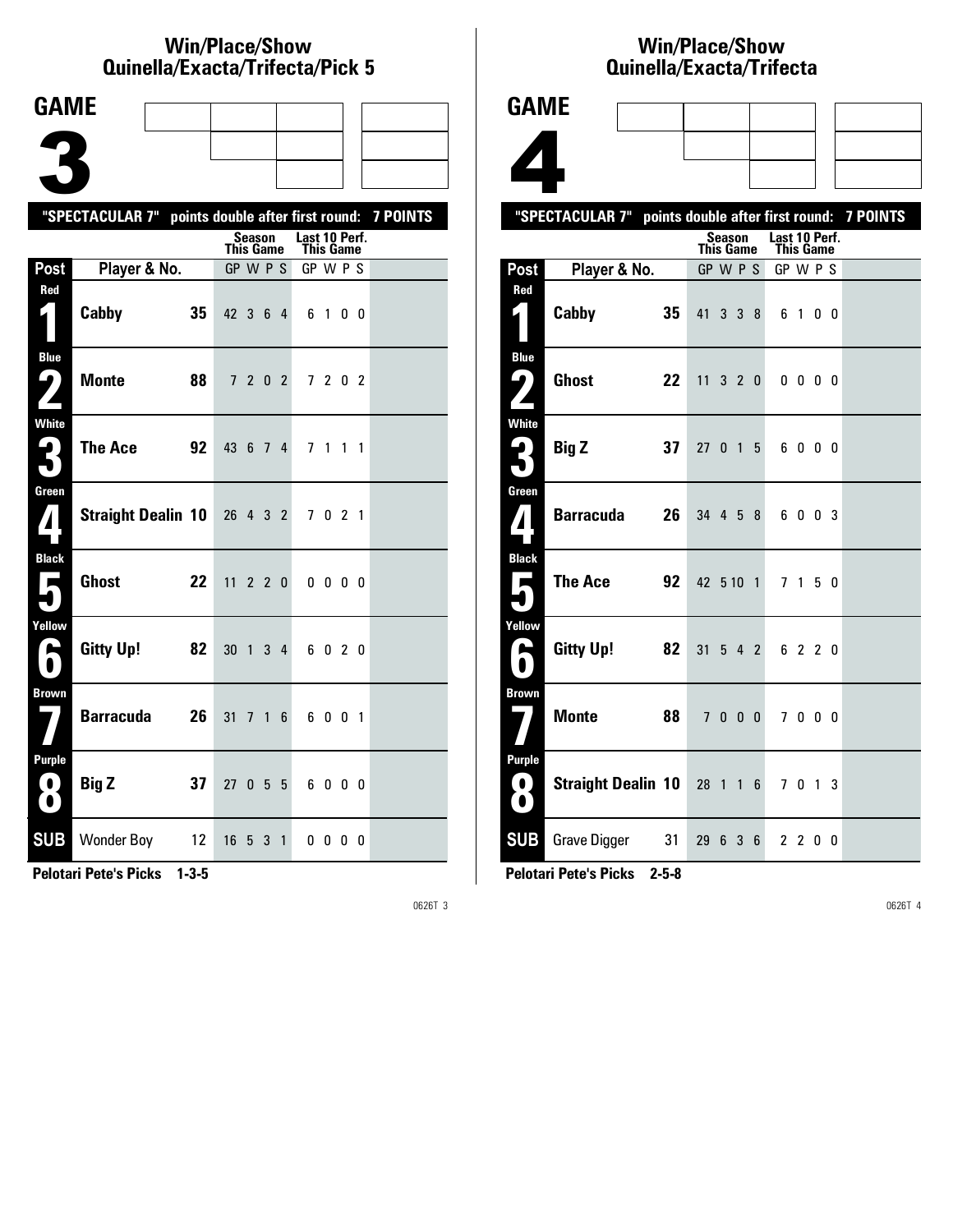# **Win/Place/Show Qui nel la/Exacta/Tri fecta**

| <b>GAME</b>                              |                                                  |                                |                            |                 |
|------------------------------------------|--------------------------------------------------|--------------------------------|----------------------------|-----------------|
|                                          |                                                  |                                |                            |                 |
|                                          |                                                  |                                |                            |                 |
|                                          | "SPECTACULAR 7" points double after first round: |                                |                            | <b>7 POINTS</b> |
|                                          |                                                  | Season<br>This Game            | Last 10 Perf.<br>This Game |                 |
| Post                                     | Player & No.                                     | GP W P S                       | GP W P S                   |                 |
| Red                                      | <b>The Natural</b><br>16                         | 37 4 3<br>$\overline{4}$       | 5 0 0 2                    |                 |
| <b>Blue</b><br>9<br>Z                    | <b>The General</b><br>23                         | 34 4 2 3                       | 6001                       |                 |
| <b>White</b><br>3                        | <b>Momo</b><br>30                                | 32 4 4 5                       | 6 1 2 1                    |                 |
| Green<br>$\mathbf{Z}$                    | <b>The Warrior</b><br>60                         | 56 21 7 14                     | 9 3 1 2                    |                 |
| <b>Black</b><br>$\overline{\phantom{a}}$ | <b>Wonder Boy 12</b>                             | 48 10 7 4                      | 8 2 1 0                    |                 |
| Yellow<br>$\blacktriangleright$          | <b>Toto</b><br>38                                | 38 3 6 3                       | 6 0 2 0                    |                 |
| <b>Brown</b>                             | <b>Rocco</b><br>41                               | $0\; 0\; 0\; 0$                | $0\,0\,0\,0$               |                 |
| <b>Purple</b><br>$\mathbf{O}$<br>O       | <b>Grave Digger</b><br>31                        | 23 2 5 0                       | 3 1 1 0                    |                 |
| <b>SUB</b>                               | <b>Straight Dealin</b><br>10                     | 16<br>0<br>$\overline{1}$<br>4 | 0000                       |                 |

**Pelotari Pete's Picks 3-4-5**

0626T 5

# **Win/Place/Show Qui nel la/Exacta/Tri fecta/Super fecta**

| GAME                                             |                                                           |                               |                                   |                |  |
|--------------------------------------------------|-----------------------------------------------------------|-------------------------------|-----------------------------------|----------------|--|
|                                                  | Superfecta                                                |                               |                                   |                |  |
|                                                  |                                                           |                               |                                   |                |  |
|                                                  | "SPECTACULAR 9" points double after first round: 9 POINTS |                               |                                   |                |  |
|                                                  |                                                           | Season<br><b>This Game</b>    | Last 10 Perf.<br><b>This Game</b> |                |  |
| Post                                             | Player & No.                                              | GP W P S                      | GP W P S                          |                |  |
| Red<br>4                                         | <b>Grave Digger</b><br>31                                 | 22 3 3 3                      | 3 0 1 1                           |                |  |
| <b>Blue</b><br>ر ما                              | <b>The Natural</b><br>16                                  | 35 1 3 5                      | 5 0 2 0                           |                |  |
| <b>White</b><br>ِ ها                             | <b>Momo</b><br>30                                         | 31<br>8 3 5                   | 6 2 0 0                           |                |  |
| Green<br>$\boldsymbol{I}$                        | <b>The General</b><br>23                                  | 31<br>057                     | 6001                              |                |  |
| <b>Black</b><br>$\overline{\phantom{a}}$<br>٠    | Rocco<br>41                                               | $0\quad 0\quad 0\quad 0\quad$ | $0\quad 0\quad 0\quad 0$          |                |  |
| Yellow<br>А                                      | <b>Wonder Boy 12</b>                                      | 45 4 8 4                      | 8 0 1 1                           |                |  |
| <b>Brown</b>                                     | <b>The Warrior</b><br>60                                  | $5723 \t 75$                  | 9 4 0 0                           |                |  |
| <b>Purple</b><br>$\left( 0 \right)$<br>$\bullet$ | <b>Toto</b><br>38                                         | 40 8 6 7                      | 61                                | 3 <sub>2</sub> |  |
| <b>SUB</b>                                       | Ghost<br>22                                               | $11 \t0 \t0 \t3$              | 1000                              |                |  |

**Pelotari Pete's Picks 3-7-5-6**